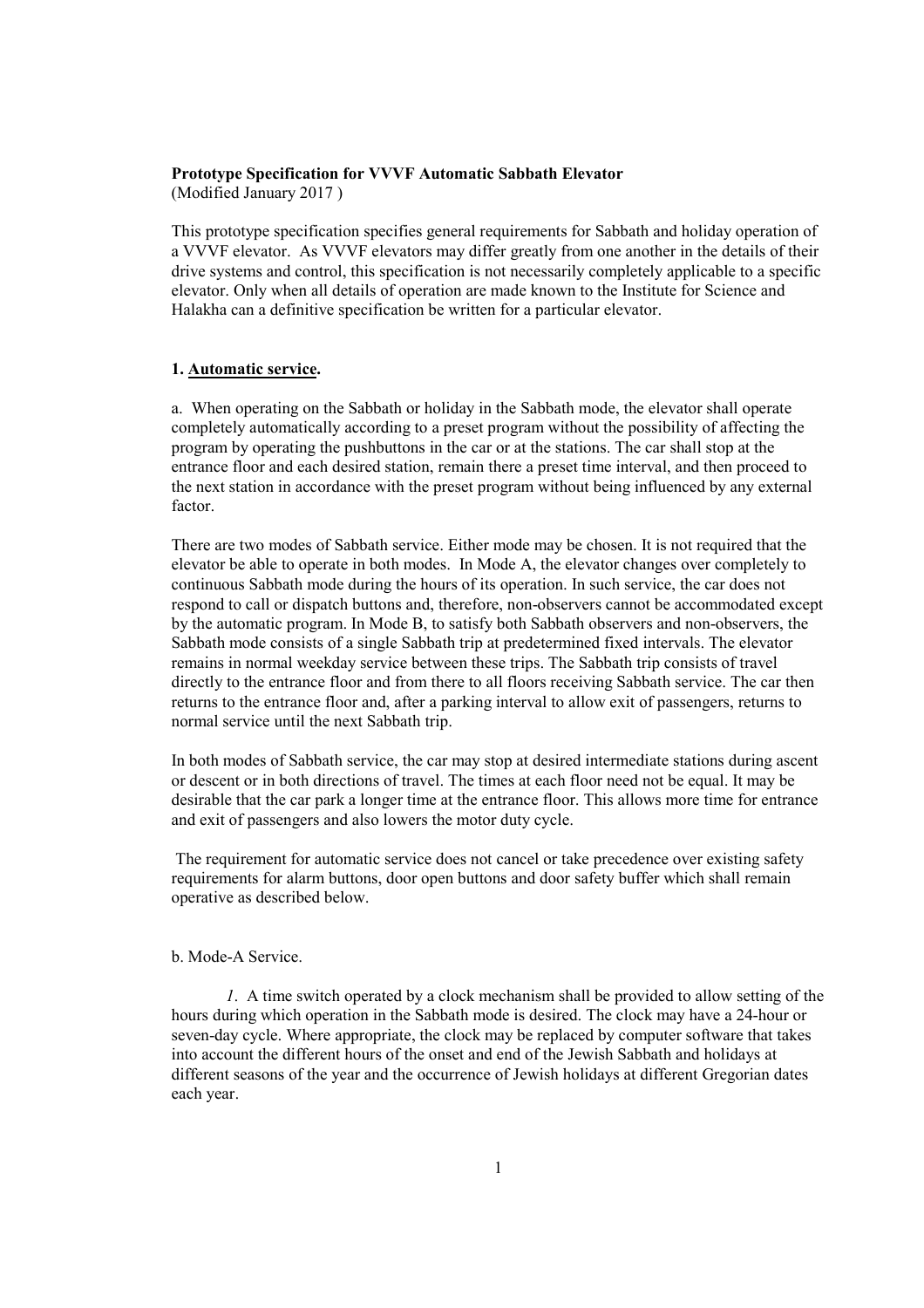*2*. If a 24-hour clock is used, a manual switch shall be provided to enable changing from normal to Sabbath mode (key operated, if desired). The switch is turned on before the onset of the Sabbath or holiday and turned off after it has ended. Setting the clock switching times and operation of the changeover switch shall be the only operations required to put the elevator into Sabbath mode. Where a seven-day clock is used, the manual switch is not required.

 Because the time settings of the seven-day clock must be changed both before and after the occurrence of holidays that occur on weekdays, an operation which may sometimes be complicated for untrained personnel, it has often been found preferable to use a 24-hour clock with the manual switch operated before and after each holiday in the same manner as before and after the Sabbath.

 *3*. If the clock switch connects the Sabbath mode when the car has previous calls registered, the car shall accept no further calls and execute all existing calls before going over to the Sabbath mode.

 *4*. If Sabbath mode service is ended when the car is in motion or at an intermediate station, the car shall proceed to the entrance floor and open doors before ending the service.

 *5*. It is preferred that the car be completely out of service on the Sabbath during those hours when the Sabbath mode is not connected. If it is required that the car revert to normal service during the hours when the Sabbath mode is not connected, there shall be clear indication during Sabbath service that the car is operating in the Sabbath mode as detailed below in paragraph 2d.

#### c. Mode-B Service.

In mode-B service, single Sabbath trips are made at appropriate intervals. The elevator returns to weekday service between Sabbath trips. The intervals at which a Sabbath trip is to be made shall be pre-programmed to meet passenger needs. It is usual to have shorter intervals between trips during hours of high Sabbath-observer traffic and longer intervals during hours when traffic is not expected.

As the intervals between trips are pre-programmed for the entire Sabbath, a 24-hour clock is not used with mode-B service. Either a seven-day clock or a manual switch shall connect the Sabbath trips to the normal service. If a manual switch is used, it shall be connected before the onset of the Jewish Sabbath and disconnected after it ends.

Because the time settings of the seven-day clock must be changed both before and after the occurrence of Jewish holidays that occur on weekdays, an operation which may sometimes be complicated for untrained personnel, it has often been found preferable to use a manual switch operated before and after each holiday in the same manner as before and after the Sabbath.

# **2. Lights and Indicating Lamps.**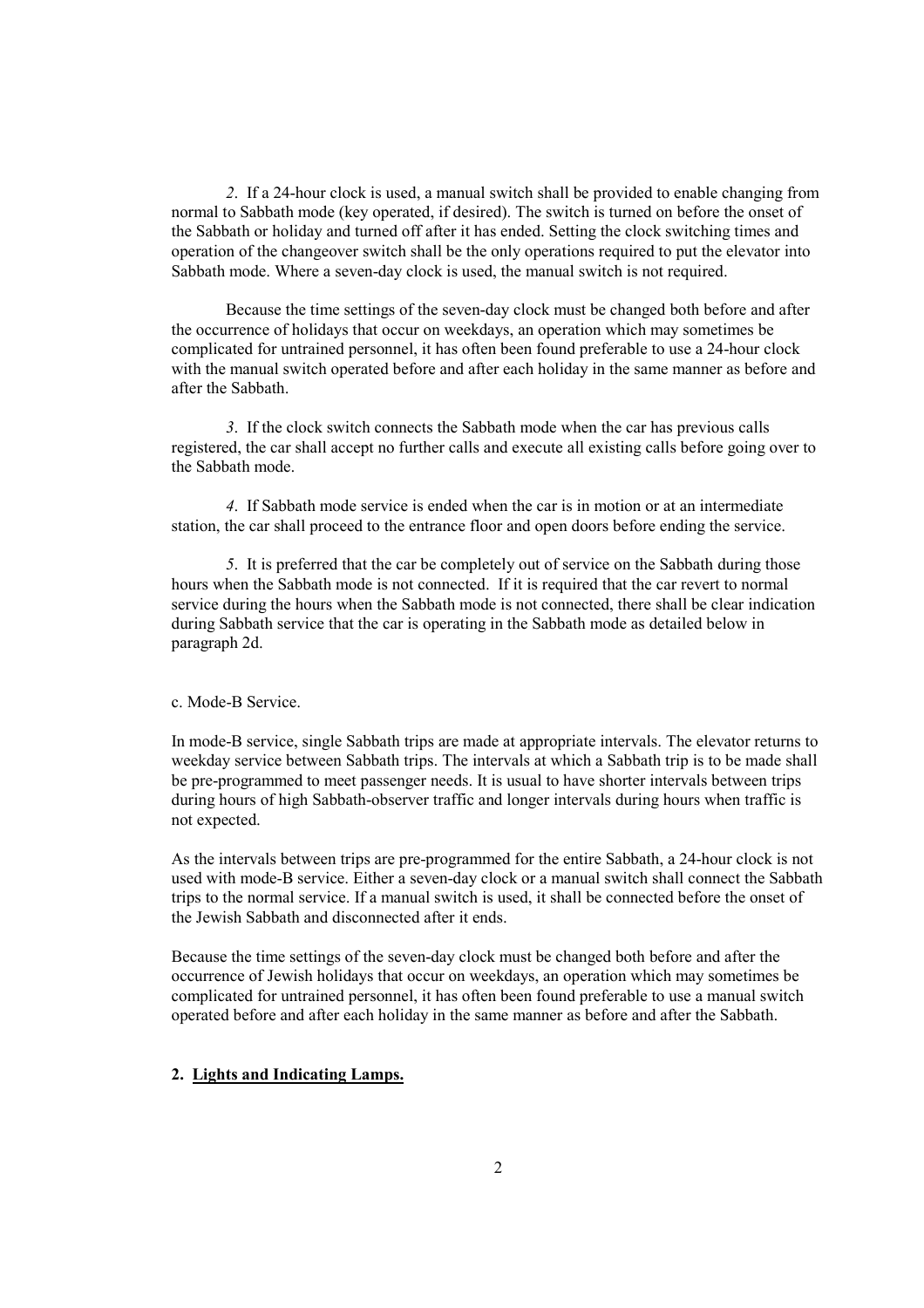a. The lighting in the elevator car shall remain on continuously during operation in the Sabbath mode.

b. If the car is out of service at some time during the Sabbath (Mode A), it shall be parked at the entrance station with the lights out and the doors open. In elevators equipped with manually operated hinged doors, opening the door shall not cause the lights to turn on.

c. No indicating lamps shall be activated or extinguished during service in the Sabbath mode. There shall be no flashing, intermittent operation or visible changes in light intensity in any lamps that are illuminated continuously during service in the Sabbath mode. This requirement applies to lamps in the car, at the stations and in the control room with the exception of LEDtype lamps that are an integral part of the electronic control panel and located in a closed cabinet and locked room.

When LED light sources form a number, letter, or symbol, they shall be disconnected or shall show a constant unchanging symbol in Sabbath mode. This limitation applies also to floor numbers displayed in the control panel but does not apply to symbols that appear in the control panel to indicate operational status to technicians.

d. If the car reverts to normal service during the Sabbath, there shall be visible indication at each station when Sabbath service is in operation subject to the requirement above that all indicating lamps remain illuminated continuously during this service. It is desirable that there be indication in the car as well, located so as to be easily seen by incoming passengers. If the elevator is out of service when not in Sabbath mode (Mode A), such indication at the stations and in the car is desirable but not mandatory. In Mode-B service, these visible indications shall be turn on at the beginning of the Sabbath trip and extinguished when the car arrives at the entrance floor at the end of the trip.

e. If the car reverts to normal service during the Sabbath, a sign shall be posted at the entrance floor and other appropriate places warning Jewish passengers against entrance into the elevator when it is not in Sabbath mode. The possibility that a passenger who desires Sabbath service enters the car on the Sabbath while it is in normal service must be avoided or made most improbable.

### **3. Car Direction and Position Indicators.**

a. Car position indicators shall not operate during Sabbath service from when the car begins its descent until it starts ascent. For reasons of simplicity, it is recommended that they be disconnected completely. To enable floor identification, it is recommended that there be clear indication of the floor number at the landings so positioned as to be visible to the car passengers as the doors open.

If, for satisfactory service, the position indicators are operative during ascent, they shall be disconnected, or the indication changed to a fixed unchanging symbol, when the car arrives at the highest floor served and shall return to operation at the end of the parking time before ascent from the lowest floor.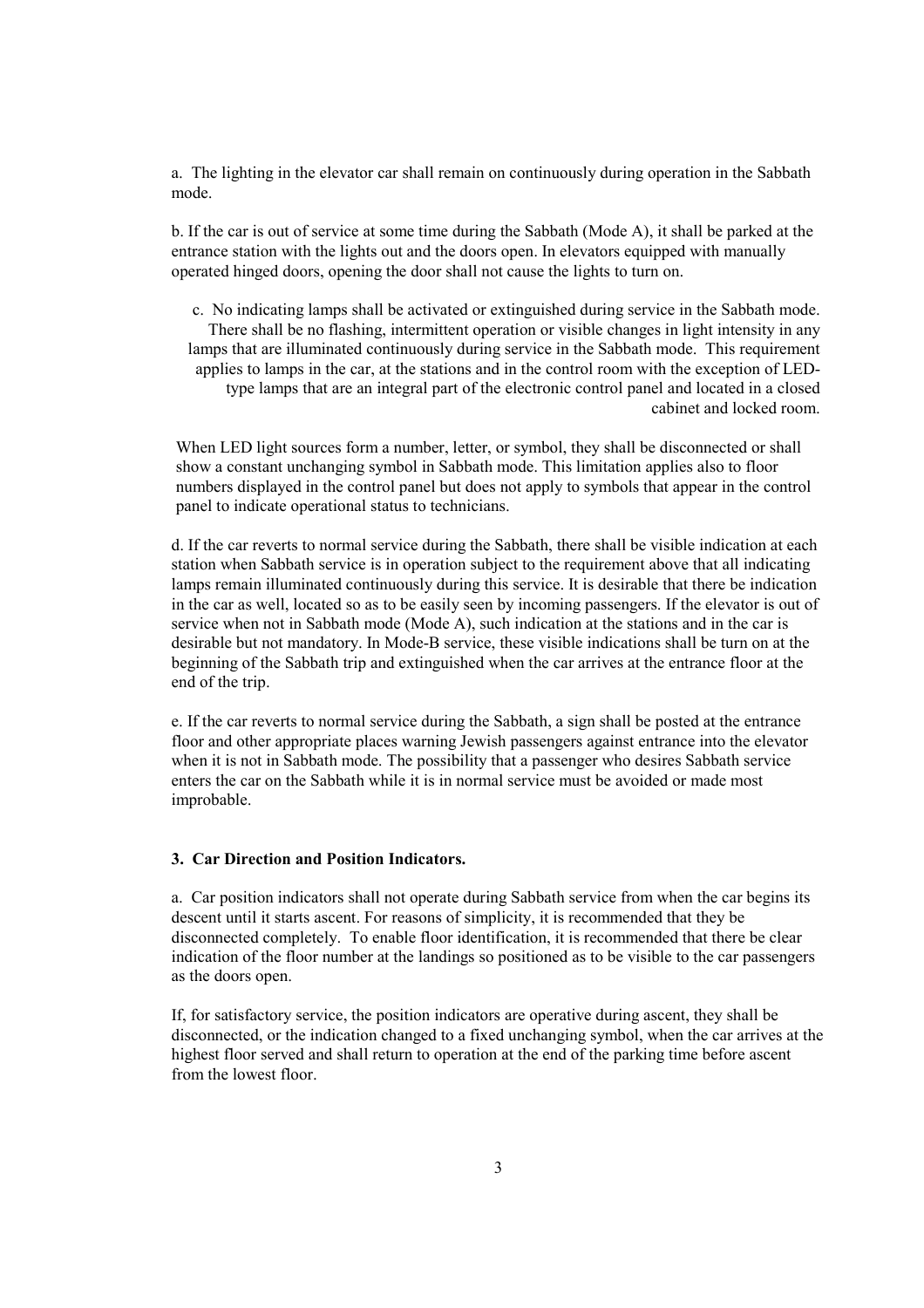b. If the elevator stops only at a few stations or if it stops at stations only when travelling in one direction and travels non-stop between end floors in the other direction, the direction indicating arrows shall be disconnected during Sabbath service.

 c. If the absence of travel-direction indication will seriously interfere with proper passenger service, the indicators shall operate as described below.

 All UP arrows shall be turned on at the initiation of door closure before the car leaves the bottom floor and shall remain on as the car ascends. All UP arrows shall be extinguished and all DOWN arrows shall be turned on at any time between arrival at the top floor and the initiation of door closure before descent. The DOWN arrows shall remain lighted during descent and shall be extinguished at the moment the UP arrows are activated at the end of the parking time at the bottom floor. The limitations of Paragraph 2, above, do not apply to directional arrows operated as herein specified.

 d. Directional arrows used as in subparagraph c, above, shall be of the LED, LCD or EL types. If it is desired to use other lamp types, send technical details to the Institute with a request for instructions.

### **4. Pushbuttons.**

a. In Mode-A service, all call pushbuttons at the stations and dispatch buttons in the car shall be disconnected from voltage when the car is in the Sabbath mode. This requirement does not apply to call buttons common to a multiplexed group of elevators where some elevators of the group are operating in Sabbath service and others in normal weekday service.

In Mode-B service, the call and dispatch buttons may remain operative only if necessary to provide satisfactory service to all. To avoid the possibility that stops at floors not included in the Sabbath program might confuse a passenger and cause exit at an incorrect floor, it is preferred that the car not accept external calls during the Sabbath trip. If call or dispatch buttons remain operative, there shall be clearly visible indication of the floor number posted at all floors on the doorframe or on the wall opposite the doors. (On descent, normal floor indication does not operate in Sabbath mode.)

b. The Alarm button shall operate in Sabbath mode as in normal weekday service.

c. The Door Open pushbutton shall operate as described below in paragraph 6d.

d. If local codes require a STOP button, inform the Institute of the requirements and request further data.

# **5. Switches.**

a. Switches actuated by car descent in its normal travel, such as those used for slowdown, stopping, floor identification, door opening range or preopening, shall be of vane-operated photoelectric or electronic proximity detector types that have been approved by the Institute for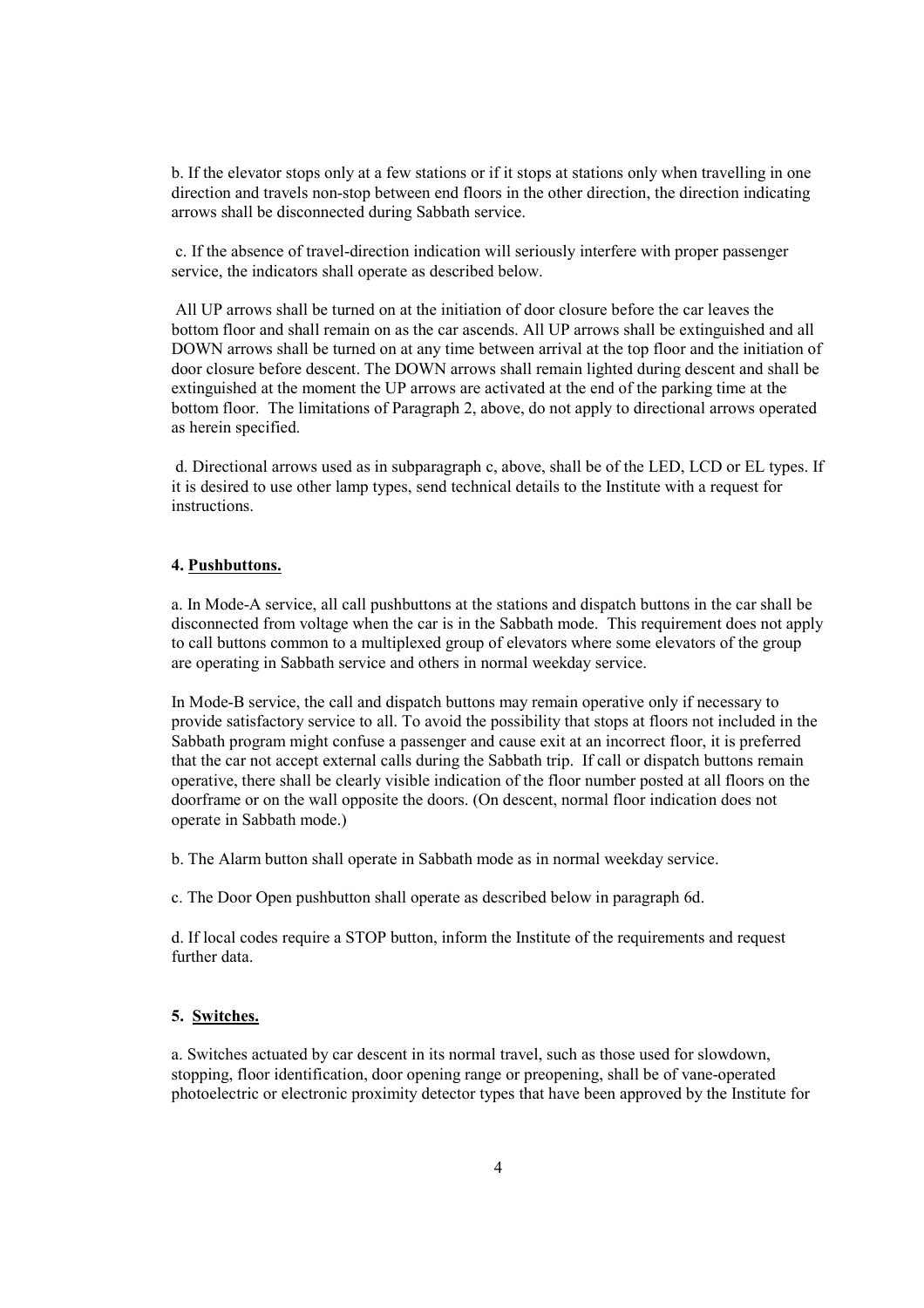Science and Halacha. Magnetic and electromechanical switches, shall not be actuated operatively on descent except as described below.

It is permitted to perform switching operations by the Schmersal USP system

All photoelectric switches in which an opaque vane or partition interrupts a light beam to perform the desired operation are acceptable. Switches in which the vane reflects light back to the photodetector and, thereby, the appearance of light at the detector performs the operation are not acceptable.

Electronic proximity switches, often called inductive proximity sensors, are switches that change state when the proximity of metal absorbs energy from the feedback loop of an electronic oscillator and thus lowers the amplitude or stops the oscillation completely. Such sensors manufactured by Turck, Balluff, Scan, Pepperl+Fuchs, Sick, and Telemecanique have been approved to date. Approval may be granted to other manufacturers after technical details of their sensors are made available to the Institute.

b. The approved switches may replace the usual switches completely and be used both in normal and Sabbath mode. Alternatively, the regular switches may be disconnected and the approved switches replace them only when the car is in the Sabbath mode.

c. Where building safety codes require an electromechanical switch to be actuated during descent but this specification does not permit it to perform its function, the Institute must receive circuit diagrams showing the circuits of such switches. In many cases, electromechanical switches used to verify that the car has slowed down before reaching the lowest landing may remain in normal use after minor circuit modification. After examination of the circuit diagram, the Institute will supply instructions concerning such electromechanical switches.

 In cases where the Institute cannot permit the code-required electromechanical switch, an approved switch that shall perform the required operation shall precede the electromechanical switch. The electromechanical switch remains connected as a backup to perform the operation in the event of malfunction of the approved switch. For example, if the mechanical switch performs a disconnect, the contacts of the approved switch are placed in series with those of the mechanical switch and its operating vane adjusted to actuate the approved switch when the car is a short distance above the actuation point of the mechanical one. It is preferred that the contacts of the approved switch be located on the voltage side of the supply and the mechanical switch nearer to the common ground side. Means shall be provided to enable verification, visually or by electrical measurement, that the permitted switch is the actual operative one and precedes the backup.

d. The specified limitations on switch types apply only where the actuation and resultant actions occur on car descent. There is no limitation on switches actuated operatively only during ascent. Switches not normally actuated in Sabbath service need not be modified or replaced. Thus, switches actuated only in the event that the car descends below the bottom floor or below the lowest floor served in Sabbath service may remain unchanged.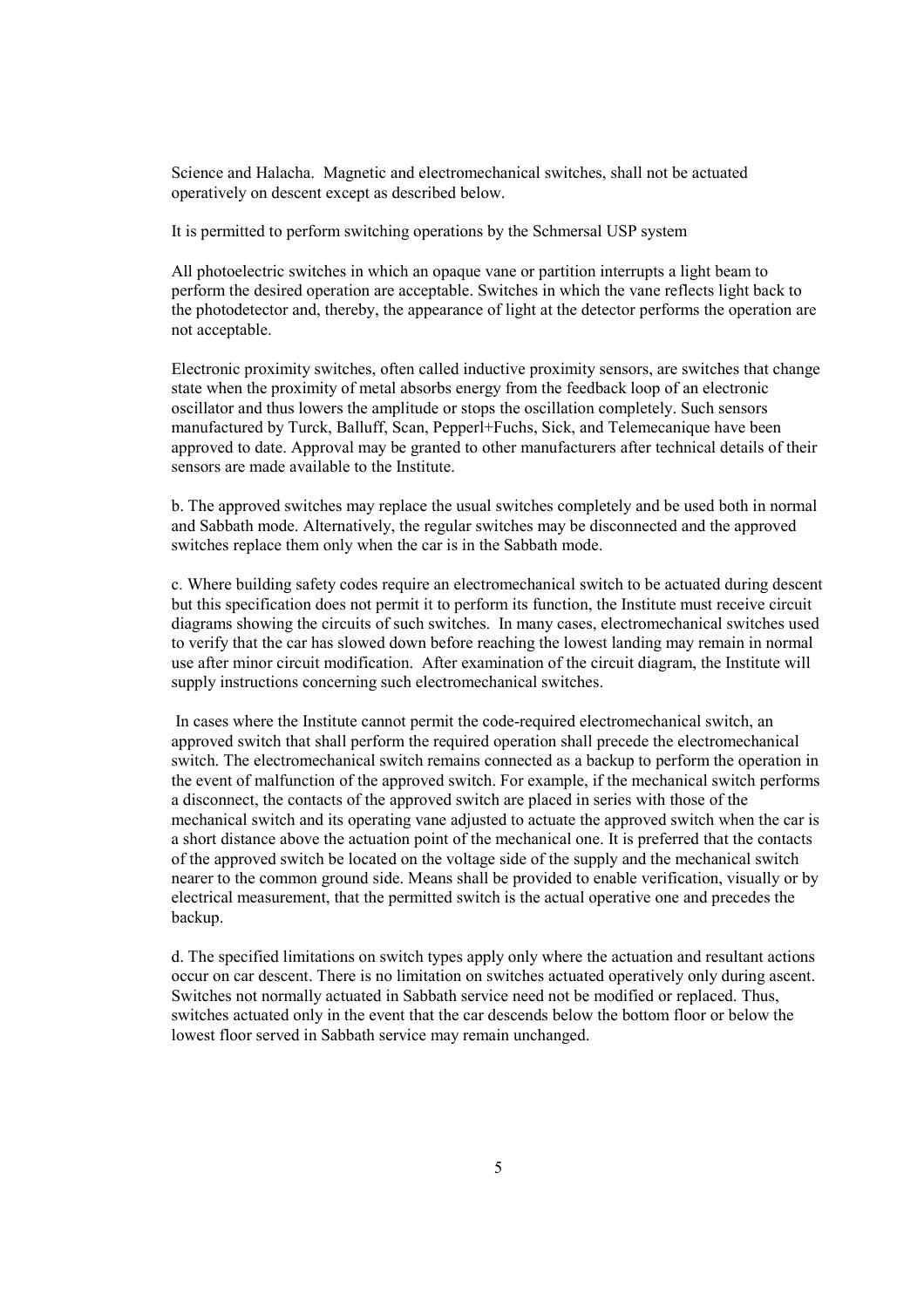e. If preopening and releveling uses switches not permitted in the Sabbath mode, it is recommended that there be no preopening or releveling in Sabbath mode. If releveling is required, see Paragraph 10, below.

# **6. Doors.**

a. A warning buzzer shall be installed which, in Sabbath service, shall buzz for approximately two to three seconds before the doors start to close at the end of the predetermined parking time at the landing. The buzzer serves as a warning to the passengers that the doors are about to close. The buzzer should be sufficiently loud to be heard in the car and just outside the open doors. It should not be that loud or harsh sounding that it disturbs persons in rooms adjacent to the elevator. A recorded voice message or a bell may be used instead of a buzzer. The voice message or bell sound shall be repeated at short intervals until the doors begin to close or until the end of time that the specification requires the buzzer to operate.

b. If there is interference with door closure because of contact with a safety buffer, the door shall stop. It may stay in that position or reopen either partly or completely. After stopping or after reopening, the door shall not attempt reclosure for a preset time of at least five seconds. Before reclosure, the buzzer shall sound repeating the cycle described in subpararagraph a, above. Interference with reclosure shall cause repetition of the above-described delay and warning buzz cycle. In no circumstance, shall release of the door cause immediate continuation of the closing process. Nudging is not permitted.

c. If the door is equipped with a photoelectric safety device in addition to a safety buffer, the photoelectric device shall be made inoperable in the Sabbath mode. (Exception in subparagraph e, below.) The photodetectors themselves must be inactive, i.e. they shall not react to the presence or absence of light (e.g., by disconnect of supply voltage). The door safety buffer shall remain operative.

d. The Door Open pushbutton shall operate in the same manner as the safety buffer switch, i.e., after opening the door, it shall initiate the delay and warning-buzz cycle and subsequent attempt at reclosure described in subparagraph a, above.

e. If the photoelectric safety device is the only door protection with which the elevator is equipped or if its disconnection will cause hardship, as in the case of elevators used often by passengers who are aged or have disabilities, the photoelectric device shall be operated as specified below.

The photoelectric device shall be disconnected from supply voltage immediately upon arrival of the car at the landing before doors are opened. The device shall be reconnected at the moment that the doors begin to close at the end of the buzz.

If upon reconnection, the photoelectric device detects interference as the doors are closing, the doors shall stop and may reopen partially or completely. A delay of at least five seconds shall be then initiated before reclosure is attempted. The warning shall sound before reclosure. Should there be interference with the reclosure, the doors shall reopen again followed by another delay and warning buzz. If interference is detected before the doors start to close, a delay of at least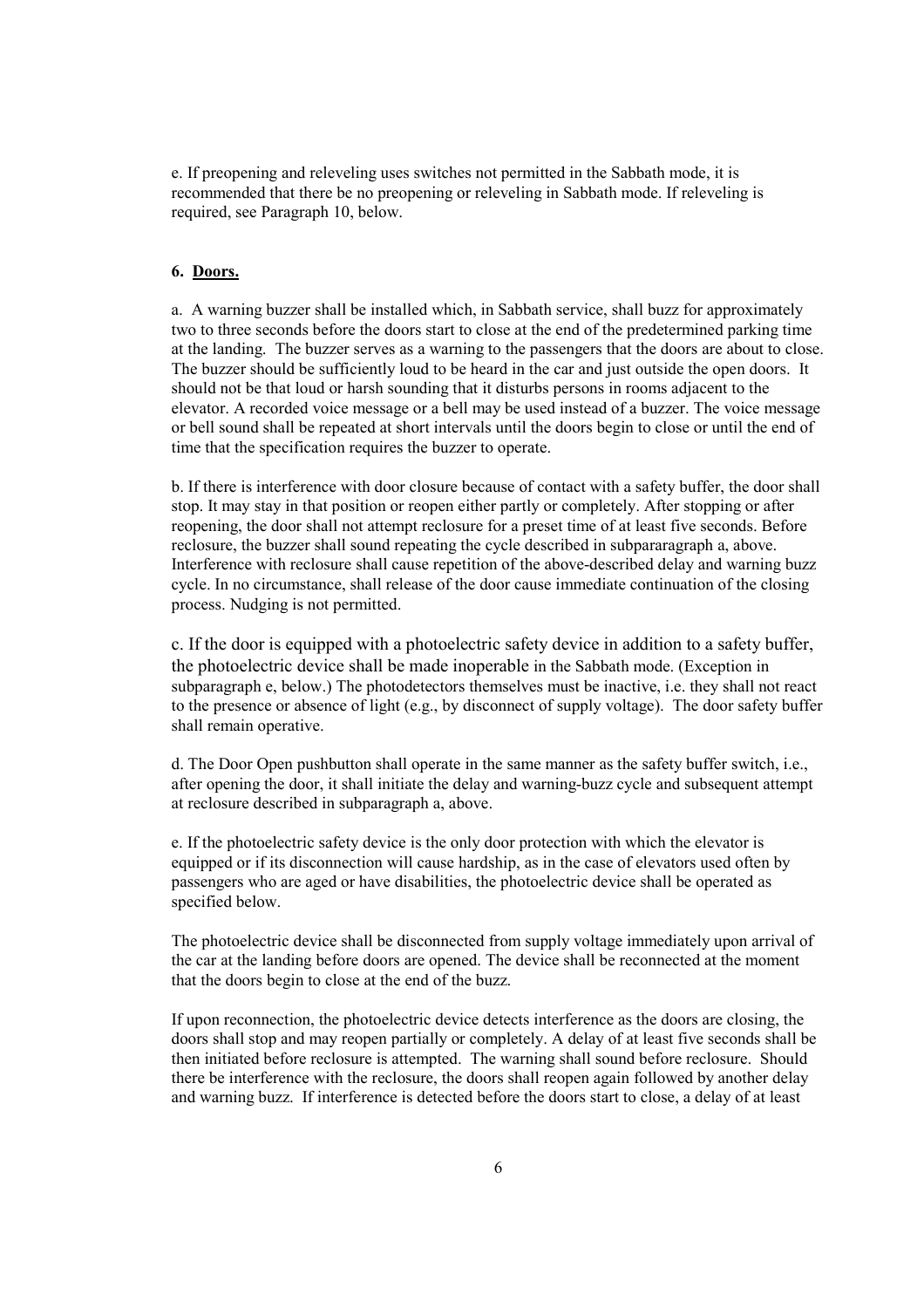five seconds shall be initiated followed by a warning buzz. If the interference remains at the end of the buzz, the delay and buzz cycle shall be repeated.

f. The parking time at the landings shall be sufficiently long to allow, under average conditions, entry and exit of the passengers before the warning buzzer sounds.

g. If the elevator is equipped with a manually operated shaft or car doors, all voltage shall be disconnected from door operated switches from the moment the car stops at a station until the end of the buzz before starting travel to the next station. If a door is open at the end of the buzz, the car shall remain at the station for an additional interval of at least five seconds. At the end of the interval, the warning buzzer shall sound again to warn passengers to close the manual doors. The interval - buzz cycle shall be repeated until the door is found to be closed at the end of a cycle.

 h. In elevators with manually operated hall door and automatic car door, if the hall door is found to be closed after two seconds of buzz, the car doors shall begin to close. The buzz before travel shall continue until the shaft door is locked. If the shaft door locks at the onset of car door closure, the buzz may end immediately. If the shaft door locks only upon complete closure of the car door, the buzz shall continue until locking of the shaft door.

i. If the elevator changes over to weekday service when the Sabbath mode ends, the visual indication of Sabbath mode shall be extinguished immediately but the photoelectric door protection shall remain disconnected for at least 20 seconds after the doors open to allow exit of passengers. In the case of hinged doors, voltage to the door safety chain shall remain disconnected for the same time period.

### **7. Weighing Mechanisms.**

a. All microswitches activated by weight on the car floor shall be disconnected when the elevator is in Sabbath mode.

b. If operation without overload indication is not feasible, inform the Institute of all details. The Institute may then supply an alternative solution that modifies the mechanism to enable its use on the Sabbath.

c. If the elevator uses a continuous weighing system such as differential-transformers, strain gauges, or potentiometers, the weighing system shall not be used in its present form. It shall be replaced by a modified system that uses the weight detection elements in a manner that meets the requirements of the Institute for Science and Halakha. To receive appropriate information, all details of the system must be supplied to the Institute. In many elevators, it has been found that the elevator stops accurately at floor level at all loads when the weighing system signal is replaced on the Sabbath by a fixed-voltage signal simulating a 40 to 50 percent fixed load.

# **8. Dynamic Braking.**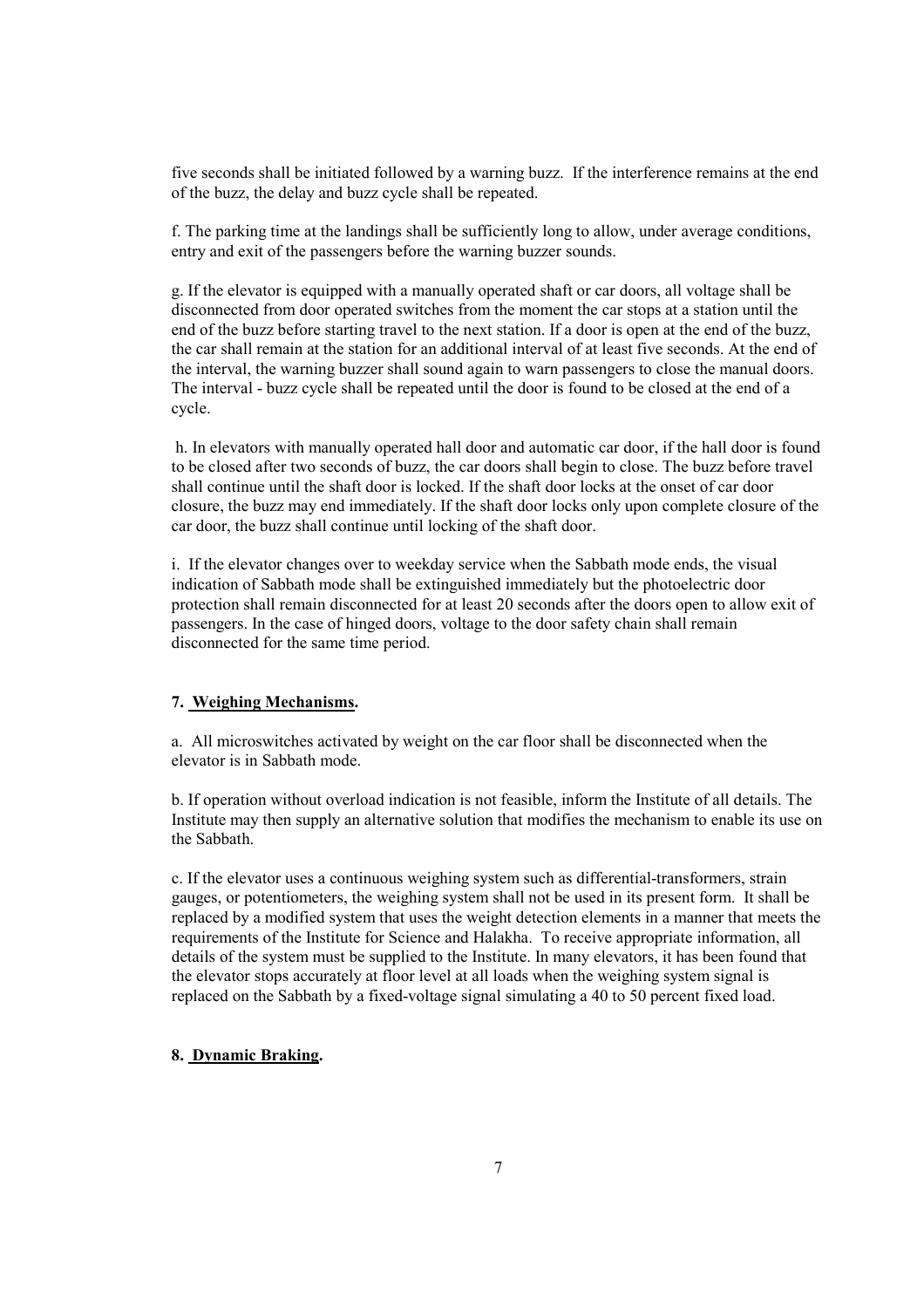a. If power is fed to the elevator through circuit elements that makes it impossible to feed power back to the mains, the braking system usually uses resistors and capacitor to store or dissipate energy during braking.

Where resistors are used to dissipate energy during speed limitation or braking, the resistors shall not reach a temperature that results in visible radiation from the resistive element itself. If bare resistance wire is used, this is determined by viewing the resistor wire in complete darkness during descent after repeated descents at full load and at ambient temperature not less than 20 degrees Celsius. If the element is coated only with a thin layer of paint, the paint shall be scraped off at a number of points along the resistor to verify that the wire does not emit a reddish glow at any time during speed limitation or braking.

If the resistor wire is coated or enclosed and temperature measurement is not feasible, calculation shall show that the wire itself is below 400 degrees Celsius when the current through it is that generated at the onset of braking on descent with full load.

Alternatively to the above if the wire is above 400 Celsius, and to enable use of standard parts, four such banks connected in two parallel legs, each leg consisting of two banks in series, shall replace the usual bank of resistors. This series-parallel connection results in the same total resistance but four times the cooling surface. The additional resistor banks may be mounted on the roof of the control cabinet or other appropriate place.

b. If speed limitation or braking is accomplished by return of energy to the power mains, the maximum instantaneous power returned to the mains during braking on descent at full load shall be measured. A dummy load that dissipates this power shall be connected to the mains at the onset of braking on descent and disconnected when there is no power being fed back to the mains or when car movement stops. It is permitted, but not recommended, that the dummy load be connected constantly during descent. If, at high loads, car speed is limited during descent by dynamic braking, this dummy load, or a smaller dummy load capable of dissipating the maximum value of the speed- limiting energy feedback, shall be connected to the mains during descent. The load shall be connected before the end of acceleration. Such dummy loads shall meet the requirements of sub-paragraph a, above (maximum temperature limitation, no visible reddish glow on the resistance wire in complete darkness).

Because of the Sabbath limitations, it is usually preferable to avoid the return of energy to the power lines and the modifications it requires.

#### **9. Speed and Position Detection.**

Optical encoders or tachometers used in the elevator to determine car position and speed shall be replaced by encoders modified by the Institute to meet its requirements. In the case of incremental encoders, it has usually been possible to modify the encoder normally supplied with the elevator thereby avoiding the need for changes in the mechanical mounting. There might be difficulty in modifying incremental encoders with 5000 to 10,000 ppr as often used in gearless installations